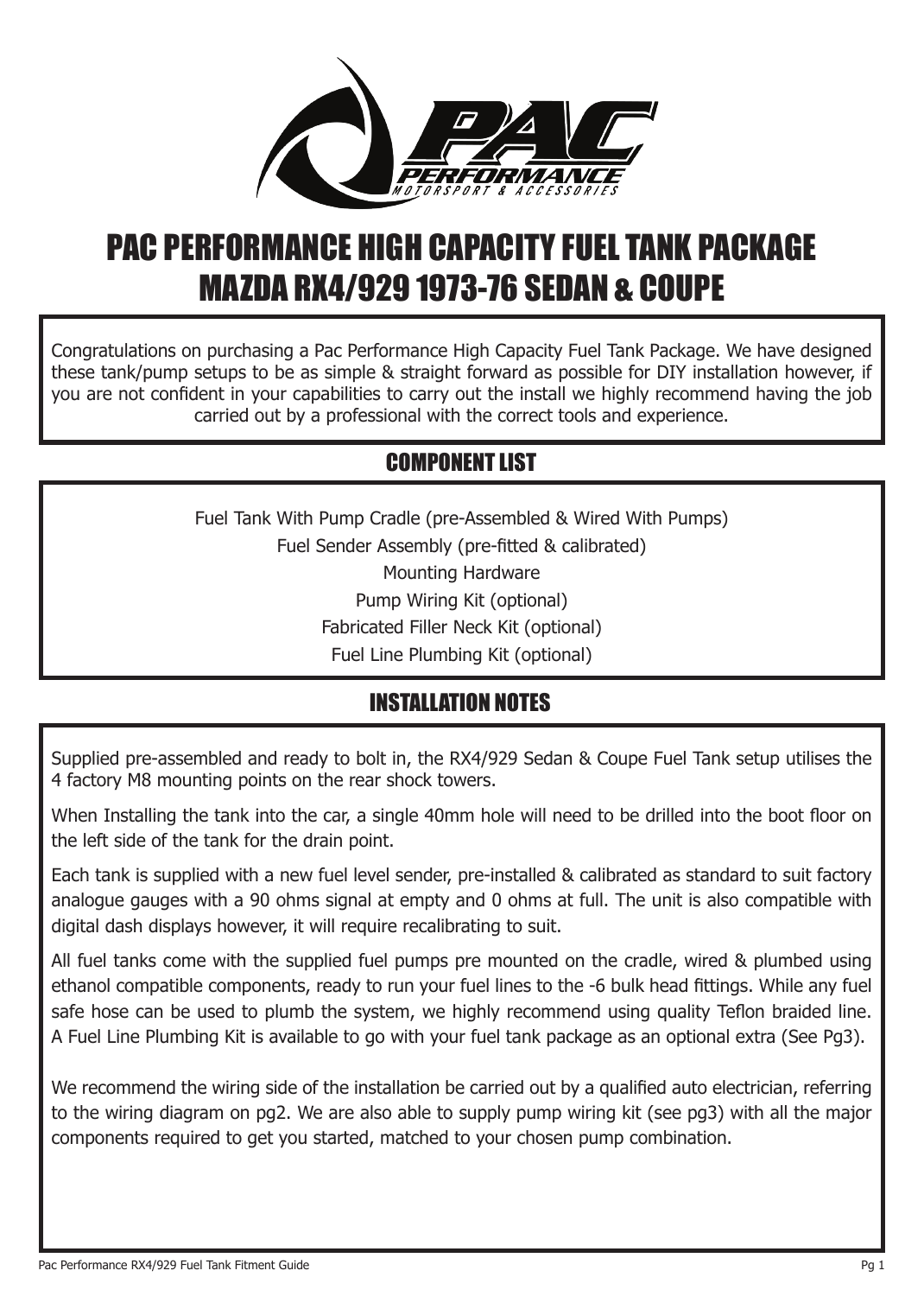### PUMP CRADLE LAYOUT

An option wiring kit is available to aid in the installation however, we recommend electrical work be carried out by a qualified auto electrician to ensure the job is carried out correctly & safely. Pac Performance accepts no responsibility for component damage or poor performance as the result of incorrect installation